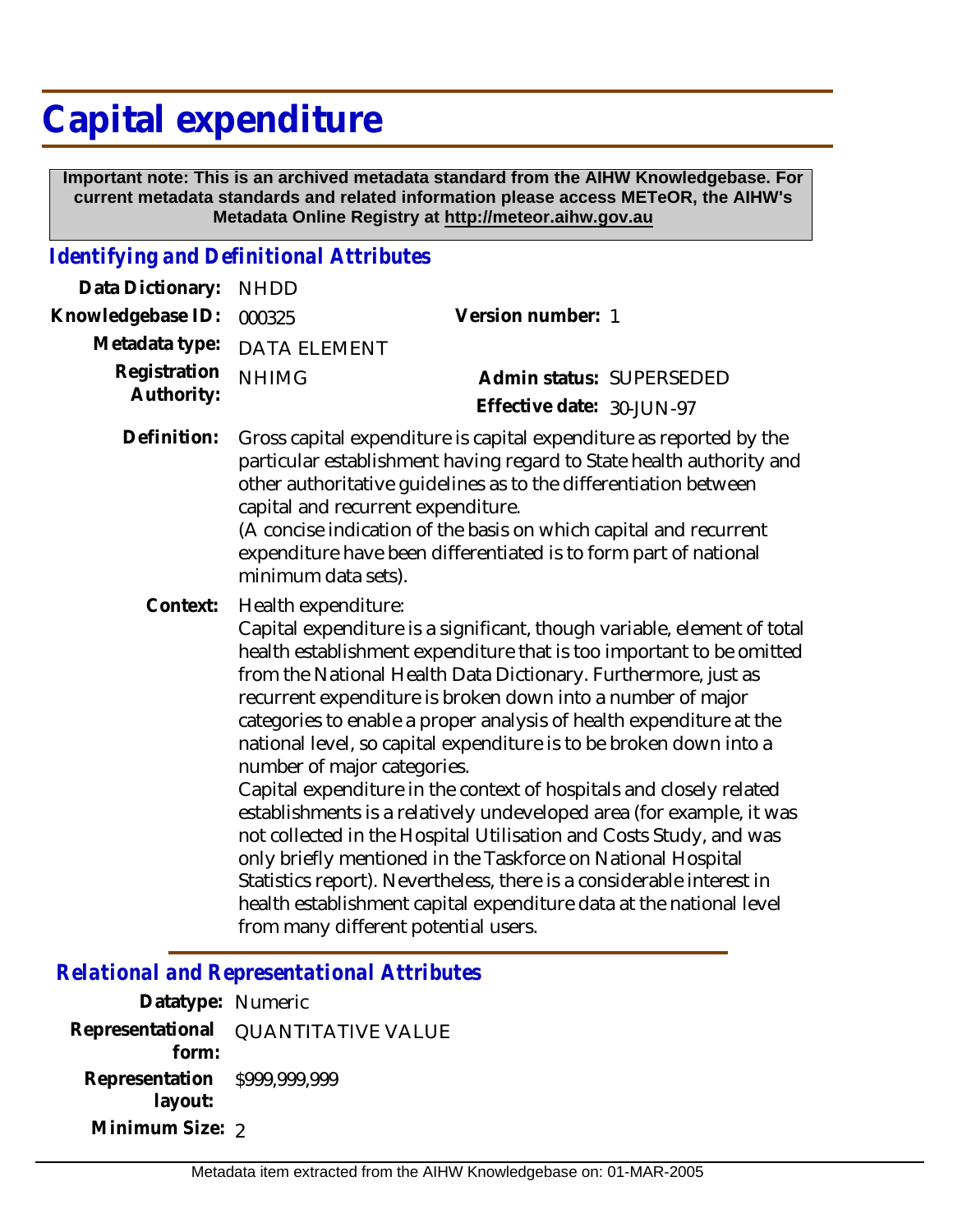**Maximum Size:** 12

Amount of expenditure in Australian dollars rounded to the nearest dollar. **Data Domain:**

Guide For Use: Record values up to hundreds of millions of dollars.

Calculate separately for each type described below:

1 Land and buildings

This includes outlays on construction, major alterations and additions to buildings that relate to the establishment. Included are transfer and similar costs in respect of the purchase (sale) of second hand dwellings and installation of new permanent fixtures such as stoves, air conditioning, lighting, plumbing and other fixed equipment normally installed before dwellings are occupied. Costs relating to repair and maintenance replacement of buildings that amount to recurrent expenditure should not be included.

2 Computer equipment/installations

Expenditure of a capital nature on computer installations and equipment such as mainframe computers, mini-computers, extensive personal computer networks and related hardware should be included here.

3 Major medical equipment

Expenditure on major items of medical equipment such as CT scanners, MRI equipment, X-ray equipment, ICU monitors and transplant equipment should be included here.

4 Plant and (other) equipment

Details of expenditure on plant and other equipment should be included here. Plant and/or equipment that is an integral part of any building or construction (and is thus included under expenditure on land and buildings), equipment included above under major medical equipment, motor vehicles and items of equipment that would normally be classified as recurrent expenditure should not be included.

5 Expenditure in relation to intangible assets

This category bears specific regard to the private sector. Included here is any expenditure during the financial year in respect of intangible assets such as formation expenses or goodwill.

6 Other capital expenditure

Any expenditure of a capital nature not included elsewhere should be included here. For example, if any State or establishment treats expenditure on new and second hand motor vehicles (including ambulances) as capital expenditure, this should be included as should any expenditure on furniture and fittings if treated by a State or establishment as expenditure of a capital nature.